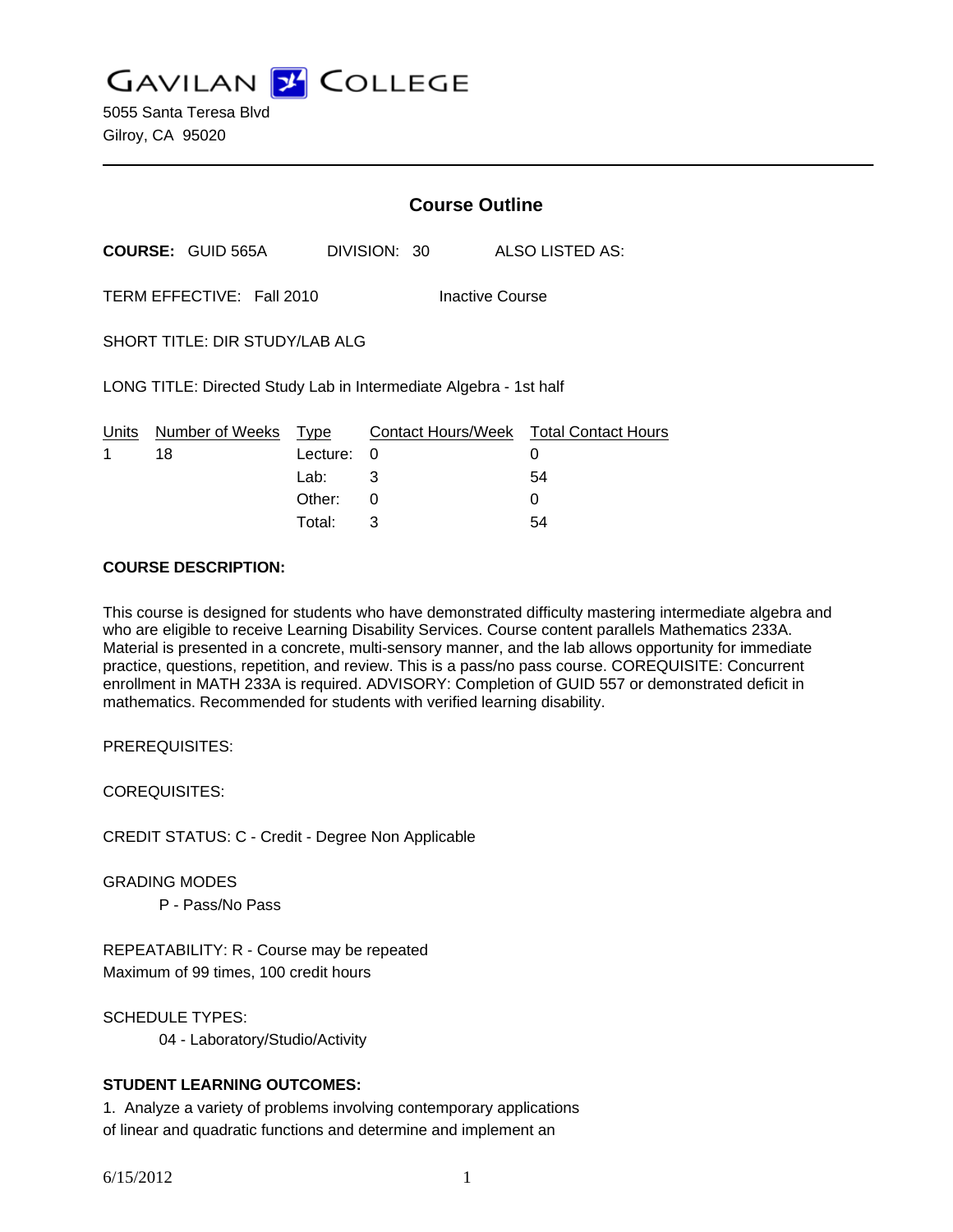appropriate method of solution for these problems.

ILO: 2, 7, 1

Measure: Quizzes, group work, and skill demonstration

2. Graph linear equations and inequalities and utilize the graphs in problem solving.

ILO: 7, 2, 1

Measure: Oral reports, and skill demonstration

3. Set up and solve linear, compound, and absolute value

inequalities using algebra and graphs. Determine appropriate use of the algebra and graphs to solve applied problems.

ILO: 7, 2, 4, 1 Measure: Quizzes, group work, skill demonstration and class discussion

4. Set up systems of linear equations using matrices and use

Cramer's rule to solve systems of linear equations. Analyze problems to

determine the most appropriate method to use when solving a given system.

ILO: 2, 7, 4, 1 Measure: Oral reports, group work, skill

demonstration and homework review

5. Demonstrate proficiency with a scientific calculator and use the calculator in solving various problems.

ILO: 2, 7 Measure: Oral reports, homework review and skill demonstration

6. Use function operations and function notation to add, subtract,

multiply, divide, and compose polynomials.

ILO: 2, 1, 7

Measure: Quizzes, group work, and skill demonstration, homework review

# **CONTENT, STUDENT PERFORMANCE OBJECTIVES, OUT-OF-CLASS ASSIGNMENTS**

Inactive Course: 09/24/2007

6 Hours

The course content will parallel Math 233A. Teaching methods and format will meet LD students' needs including multi-sensory approach with material presented in smaller concrete blocks with greater opportunity for repetition, review, and practice.

Review basic concepts including the properties and operations of real numbers. Use of a scientific calculator will be required here and throughout the course. Extensive homework will be assigned for these topics and all the succeeding ones.

4 Hours

Solve linear equations and applications involving word problems.

4 Hours

Solve linear, compound, and absolute value inequalities using both algebraic and graphing methods.

4 Hours

Solve linear equations and graph the solutions. Use the slope-

intercept and point-slope forms of the equation of a line.

4 Hours

Work with function notation and the algebra of functions, including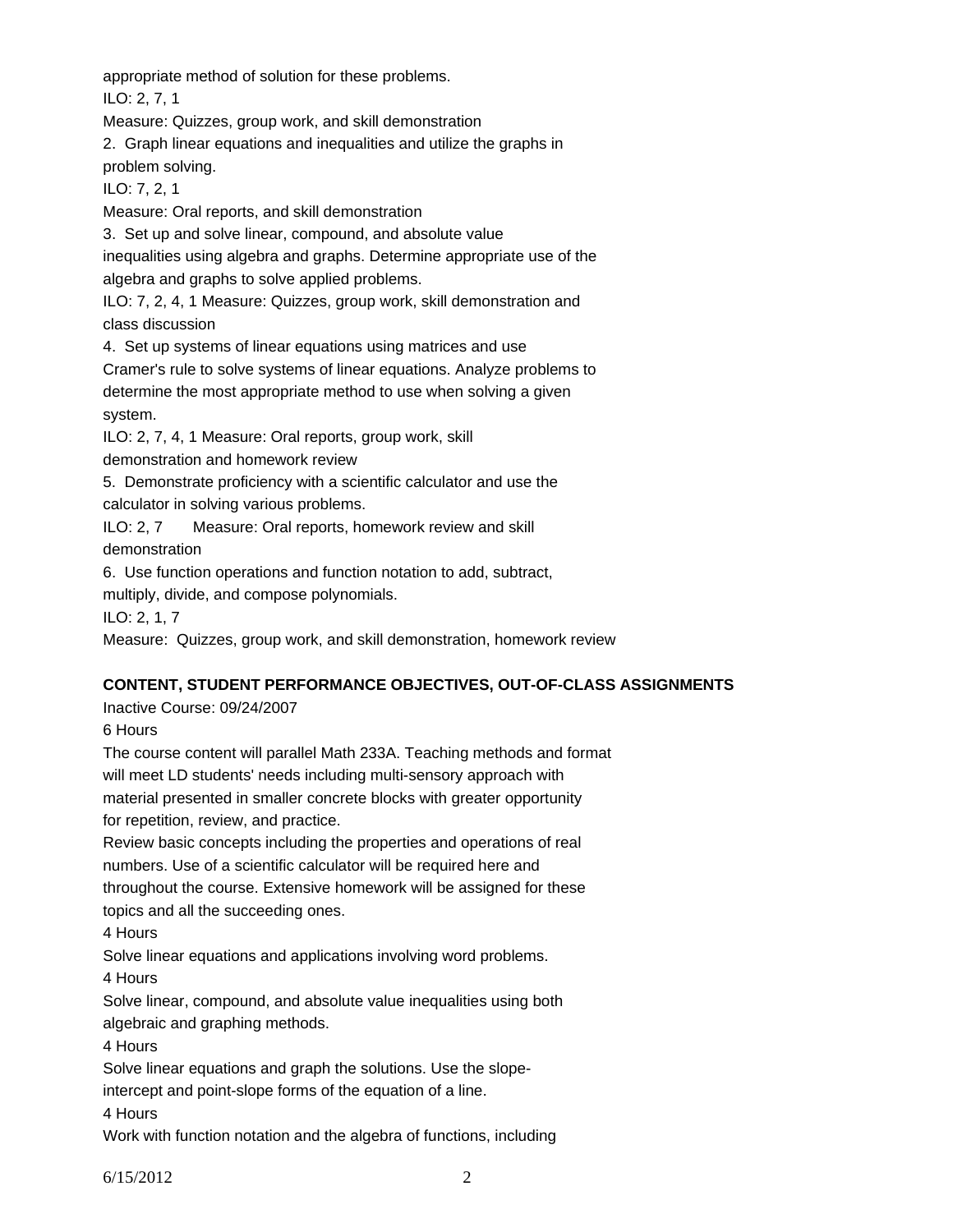composition. 2 Hours Solve and graph linear inequalities. 5 Hours Solve systems of linear equations in two variables and employ these methods to solve applied problems. 4 Hours Solve systems of linear equations in three variables and employ these methods to solve applied problems. 4 Hours Solve systems of equations using matrices and Cramer's rule. 2 Hours Solve systems of linear inequalities. 4 Hours Add, subtract, multiply, and divide polynomials. 5 Hours Factor polynomials. 4 Hours Solve polynomial equations and review for the final exam. 2 Hours Comprehensive practice final exam. Included in content section.

# **METHODS OF INSTRUCTION:**

Mini-lecture, demonstrations, discussions, group problem solving self-graded practice quizzes/tests, and guided practice.

# **METHODS OF EVALUATION:**

The types of writing assignments required: None The problem-solving assignments required: Exams Other: In class problem solving. The types of skill demonstrations required: None The types of objective examinations used in the course: None Other category: Participation in class discussions, question and answer sessions and completion of practice tests. The basis for assigning students grades in the course: Writing assignments: 0% - 0% Problem-solving demonstrations: 49% - 51% Skill demonstrations: 0% - 0% Objective examinations: 0% - 0% Other methods of evaluation: 49% - 51%

# **REPRESENTATIVE TEXTBOOKS:**